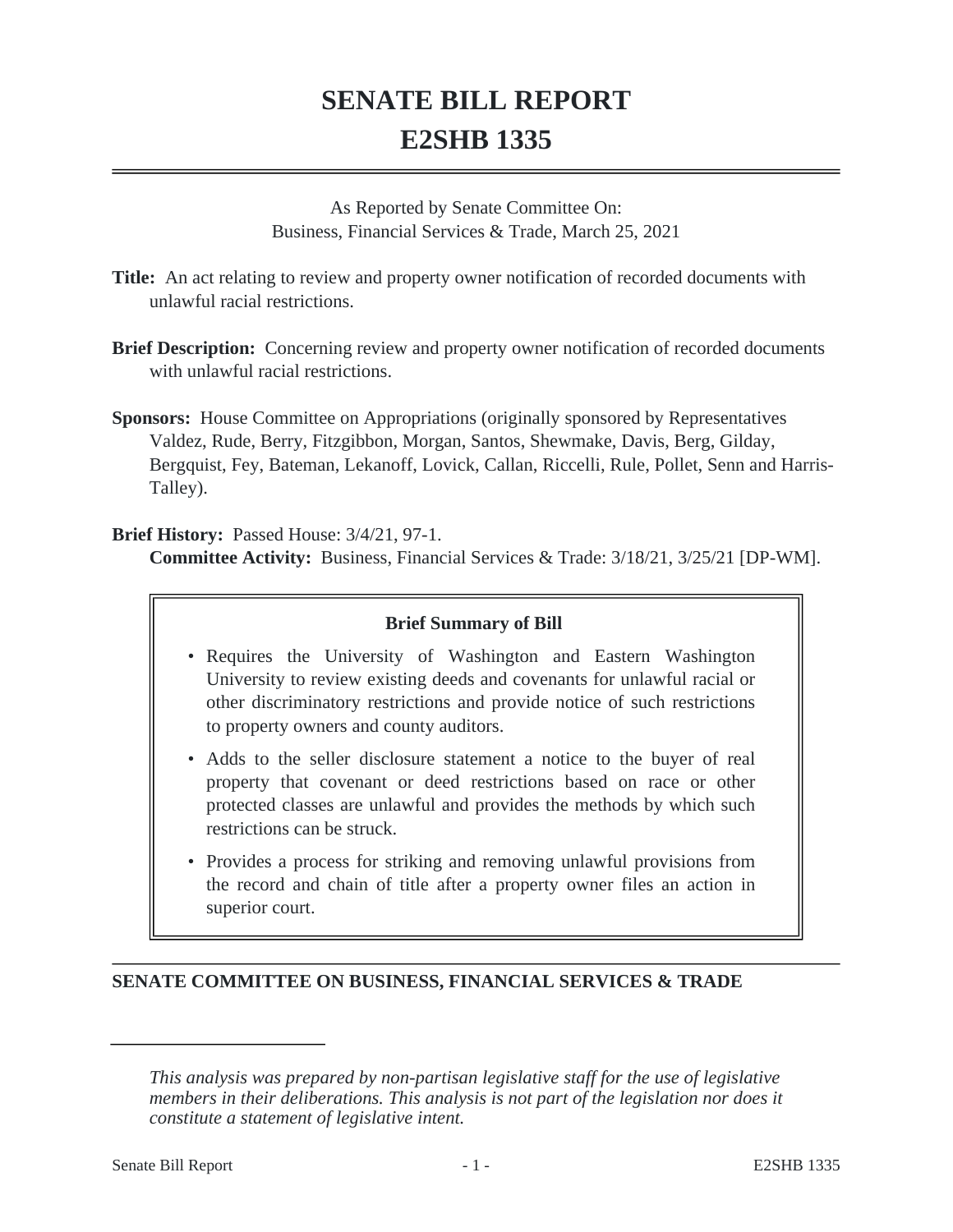**Majority Report:** Do pass and be referred to Committee on Ways & Means.

Signed by Senators Mullet, Chair; Hasegawa, Vice Chair; Dozier, Ranking Member; Brown, Frockt, Hobbs and Wilson, L.

**Staff:** Clinton McCarthy (786-7319)

**Background:** Washington Law Against Discrimination. The Washington Law Against Discrimination (WLAD) prohibits discriminatory practices in employment; places of public resort, accommodation, or amusement; real estate transactions; and credit and insurance. The law protects persons from discrimination based on their race, creed, color, national origin, citizenship or immigration status, families with children, sex, marital status, sexual orientation, age, honorably discharged veterans, or military status. The law also protects persons from discrimination based on the presence of any sensory, mental, or physical disability or the use of a trained dog guide or service animal by a person with a disability.

WLAD declares void any provision in a written instrument relating to real property that purports to forbid or restrict the conveyance, encumbrance, occupancy, or lease of the property to individuals within a protected class. If a written instrument contains a provision void under WLAD, the owner, occupant, or tenant of the property or the homeowners' association board may bring an action in superior court to have the provision struck from the public records, or may record a restrictive covenant modification document with the county auditor.

Seller's Disclosures. A seller of residential real property must provide a buyer with a disclosure statement about the property within five business days after mutual acceptance of a written purchase agreement. The disclosure statement requires the seller to answer yes, no, or don't know on a list of items, with space provided for more information if necessary. The seller disclosure statement includes the following categories:

- title;
- water;
- sewer or on-site sewage system;
- structural;
- systems and fixtures;
- homeowners' association or common interests;
- environmental:
- manufactured and mobile homes: and
- full disclosure by sellers.

Within three business days of receipt of the disclosure statement, the buyer may approve and accept the disclosure statement or rescind the purchase agreement. If the disclosure statement is delivered late or not delivered, the buyer's right to rescind expires the earlier of three days after receipt of the disclosure statement or the date the transfer closes.

**Summary of Bill:** Subject to appropriations, the University of Washington and Eastern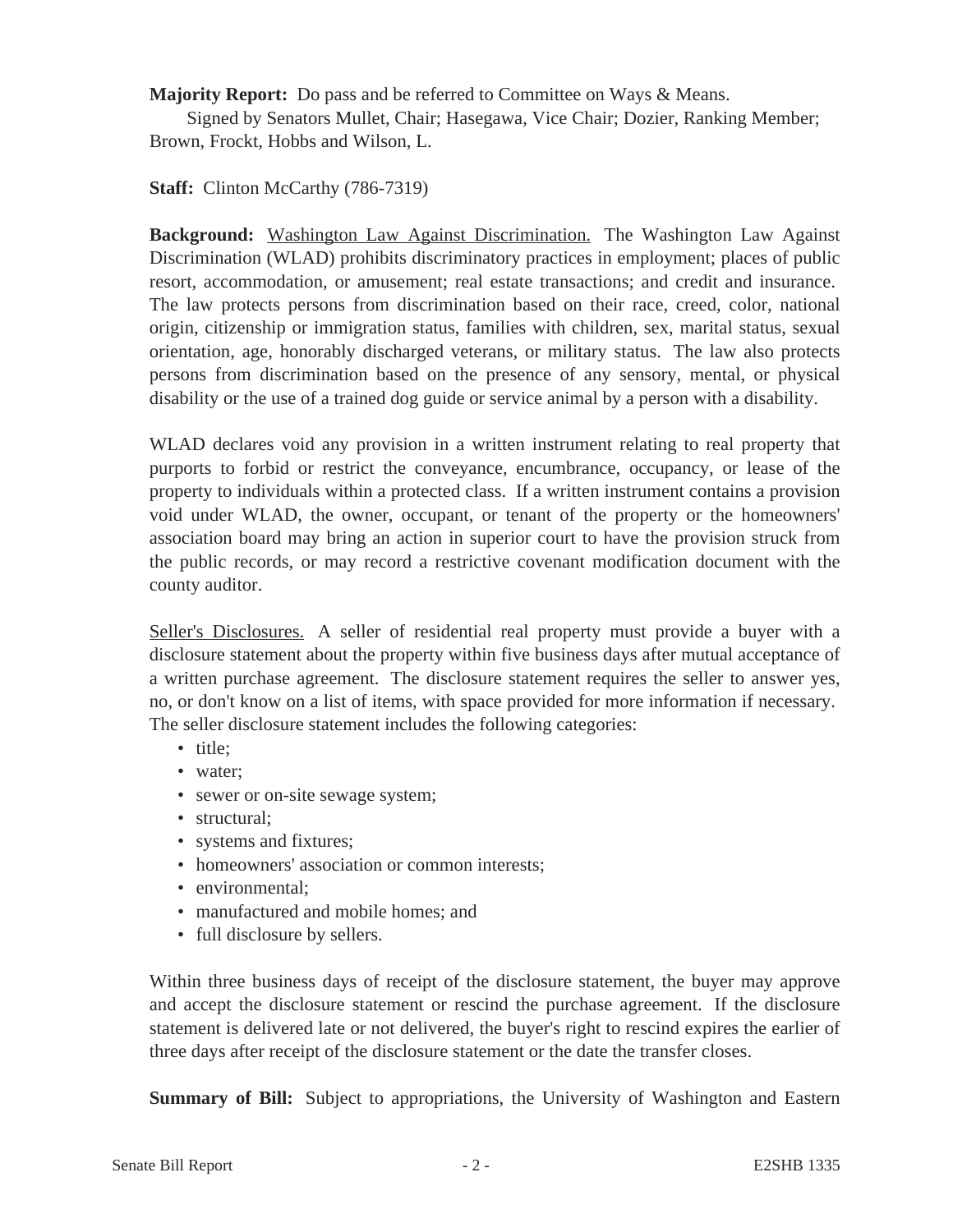Washington University must review existing recorded covenants and deed restrictions to identify recorded documents that include racial or other restrictions on property ownership or use against protected classes that are unlawful under WLAD. For properties subject to such unlawful restrictions, the universities must notify property owners and the county auditor of the county in which the property is located and must provide information on how such unlawful restrictions may be struck.

The seller disclosure statement is amended to include a notice to the buyer that covenants or deed restrictions based on race, creed, sexual orientation, or other protected class are void and unenforceable, and provides information on how such illegal restrictions can be struck.

A process for striking and removing unlawful restrictions from the record and chain of title after a property owner files an action in superior court is provided.

The original document containing the unlawful restrictions may be preserved for historical or archival purposes.

The provisions of the bill apply to real estate transactions entered into on or after January 1, 2022.

**Appropriation:** None.

**Fiscal Note:** Available.

**Creates Committee/Commission/Task Force that includes Legislative members:** No.

**Effective Date:** The bill takes effect on January 1, 2022.

**Staff Summary of Public Testimony:** PRO: Racial covenants are some of the most racist records we have. These records still exist and they are racist. If people knew that the covenants were placed on their homes, they would want them removed. The cost is likely to be approximately \$250,000 per year. These racist property covenants are both part of our history and a stain on the character of our state. Eastern Washington University (EWU) is uniquely positioned to find and analyze these records. They have the researchers and expertise to do this project. There are 20 counties east of the Cascades. EWU will create an index of these covenants. Many of these records are not digitized, and cover a land mass the size of Portugal. Segregation intensified during the early part of the 20th century, and the restrictions from the covenants enforced this segregation. This is one more step in the right direction. This bill provides tools for identifying the covenants and a procedure for removing them. EWU has the experience, the passion, and expertise to see this project through. There will be significant fieldwork for this bill, and students will be paid for this meaningful work. This is a better, more feasible bill after having worked with stakeholders. The amendment to the disclosure that lets people know how to remove the covenants. This was written to be practical, and provides a valuable learning opportunity